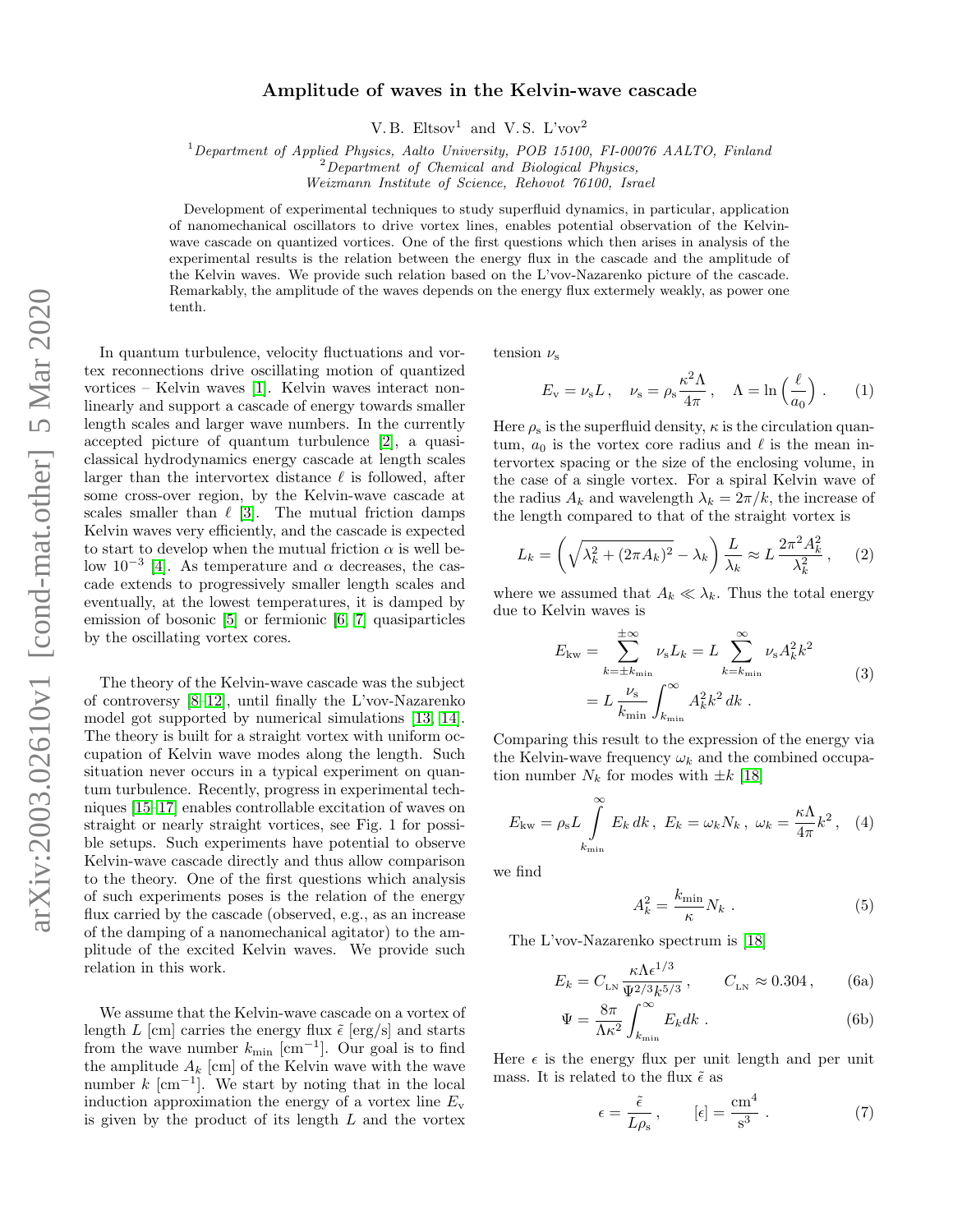

FIG. 1. Fig. 1. Example configurations of vortex lines, agitated to generate Kelvin waves. (a) A single vortex, attached to an oscillating device. (b) An array of vortices, stretched between parallel plates and agitated by shear or torsional oscillations of the plates.

Solving Eq. [\(6\)](#page-0-0) for  $\Psi$  we get

<span id="page-1-0"></span>
$$
\Psi = \frac{(12\pi C_{LN})^{3/5} \epsilon^{1/5}}{\kappa^{3/5} k_{\min}^{2/5}}\tag{8}
$$

and from Eq. [\(5\)](#page-0-1) finally

$$
A_k^2 = 2 \left(\frac{2\pi^3 C_{LN}^3}{9}\right)^{1/5} \frac{k_{min}^{19/15} \epsilon^{1/5}}{\kappa^{3/5} k^{11/3}} \approx 1.4 \frac{k_{min}^{19/15}}{\kappa^{3/5} k^{11/3}} \left(\frac{\tilde{\epsilon}}{L\rho_s}\right)^{1/5} .
$$
 (9)

Checking dimensions we find correctly  $[A_k^2] = \text{cm}^2$ . Note that  $A_k \propto \tilde{\epsilon}^{1/10}$ . Thus determination of the amplitude from the energy flux should be relatively reliable, while the reverse procedure is bound to be very uncertain.

The total increase of the vortex line length due to Kelvin waves can be found from the energy as  $L_{kw}$  =  $E_{\rm kw}/\nu_{\rm s}$ , where  $E_{\rm kw}$  is given by Eqs. [\(4\)](#page-0-2), [\(6a\)](#page-0-3) and [\(8\)](#page-1-0):

$$
L_{\rm kw} = \frac{E_{\rm kw}}{\nu_{\rm s}} = L \, \frac{2^{1/5} (3\pi C_{\rm LN})^{3/5} \epsilon^{1/5}}{\kappa^{3/5} k_{\rm min}^{2/5}} \,. \tag{10}
$$

Thus for the relative increase we get a simple formula

<span id="page-1-1"></span>
$$
\frac{L_{\rm kw}}{L} = \frac{E_{\rm kw}}{E_{\rm v}} = \frac{\Psi}{2} \ . \tag{11}
$$

In cases, where instead of a single vortex, one considers a vortex array with the total length L occupying volume V with the density  $\mathcal{L} = L/V = \ell^{-2}$  (Fig. 1b), it might be more convenient to operate with the standard 3-dimensional energy flux  $\varepsilon$  per unit mass and unit volume,  $[\varepsilon] = \text{cm}^2 \text{s}^{-3}$ . Having geometry of Fig. 1b in mind, it is easy to see that  $\varepsilon = \epsilon \mathcal{L}$ . Then for the increase  $\mathcal{L}_{kw}$ of the vortex-line density due to Kelvin waves, we find using Eqs.  $(8)$  and  $(11)$ 

$$
\frac{\mathcal{L}_{\text{kw}}}{\mathcal{L}} = \frac{\Psi}{2} = \left[\frac{2(3\pi C_{\text{LN}})^3 \varepsilon}{b^2 \mathcal{L}^2 \kappa^3}\right]^{1/5}
$$
\n
$$
\approx 2.2 \left(\frac{\varepsilon}{b^2 \mathcal{L}^2 \kappa^3}\right)^{1/5},\tag{12}
$$

where we introduced

$$
b = k_{\min}\ell \sim 1 \tag{13}
$$

We note that the numerical value of the prefactor in Eqs. [\(9\)](#page-1-2) and [\(12\)](#page-1-3) should be taken with caution. In the calculations we assume that the total energy of Kelvin waves can be found by the integral [\(4\)](#page-0-2) limited from below by  $k_{\text{min}}$  with the scale-invariant spectrum [\(6\)](#page-0-0). In reality this spectrum was derived for  $k \gg k_{\text{min}}$  while the main contribution to  $E_{kw}$  is coming from the region  $k \simeq k_{\text{min}}$ . Behavior of the Kelvin-wave spectrum in this long-wavelengths region may be different and, in general, is not universal.

In some applications, the tilt  $\theta$  of a vortex carrying Kelvin waves with respect to the direction of the straight vortex is of interest. The averaged tilt angle can be connected to the length increase

$$
L_{\text{kw}} = \int_0^L \sqrt{1 + \tan^2 \theta(z)} dz - L
$$
  
\n
$$
\approx \frac{1}{2} \int_0^L \tan^2 \theta(z) dz = \frac{1}{2} \langle \tan^2 \theta(z) \rangle L .
$$
\n(14)

<span id="page-1-2"></span>Together with Eq. [\(11\)](#page-1-1) this results in

$$
\langle \tan^2 \theta(z) \rangle \simeq 2 \frac{L_{\rm kw}}{L} = \Psi,
$$
 (15)

where  $\Psi$  is given by Eq. [\(8\)](#page-1-0).

For example, let us consider a vortex of length  $L =$  $100 \,\mu\text{m}$  in superfluid <sup>4</sup>He ( $\kappa = 9.9 \cdot 10^{-4} \text{ cm}^2/\text{s}$ ,  $\Lambda = 17$ ,  $\rho_s = 0.14 \text{ g/cm}^3$ . Vortex is agitated with the frequency  $f_0 = 30$  kHz which we assume to set the longest Kelvin wave length  $k_{\min} = \sqrt{8\pi^2 f_0/\kappa\Lambda} \approx 1.2 \cdot 10^4 \,\mathrm{cm}^{-1}$ ,  $\lambda_{k_{\text{min}}} \approx 5.3 \,\mu\text{m}$ . If the energy flux over the Kelvin-wave cascade is  $\tilde{\epsilon} = 10^{-7} \text{ erg/s}$ , then we find that the amplitude of the waves at the largest scale is  $A_{k_{\text{min}}} \approx 0.5 \,\mu\text{m}$ , increase of the vortex length  $L_{kw} \approx 48 \,\mu m$  and the averaged tilt angle  $\langle \theta \rangle \approx 35^{\circ}$ . We see that even such a moderate flux, which corresponds to working against the full vortex tension  $\nu_s$  over  $\tilde{\epsilon}/\nu_s f_0 \approx 0.2 \,\mu m$  per period of the drive, can bring the vortex on the edge of the regime where the turbulence of Kelvin waves may still be considered as weak.

To conclude, we have found the dependence of the amplitude of the Kelvin waves, of the length increase of the vortex, and of the average vortex tilt on the energy flux carried by the Kelvin-wave cascade. The results are applicable in the regime of weak turbulence of Kelvin waves, which is uniform along the vortex. We stress that the amplitude of the Kelvin waves, generated when a vortex is mechanically agitated, does not necessary coincide with the amplitude of the motion of the agitator. Solving the problem of excitation of Kelvin waves in a realistic experimental geometry remains a task for future research.

<span id="page-1-3"></span>The work has been supported by the European Research Council (ERC) under the European Union's Horizon 2020 research and innovation programme (Grant Agreement No. 694248).